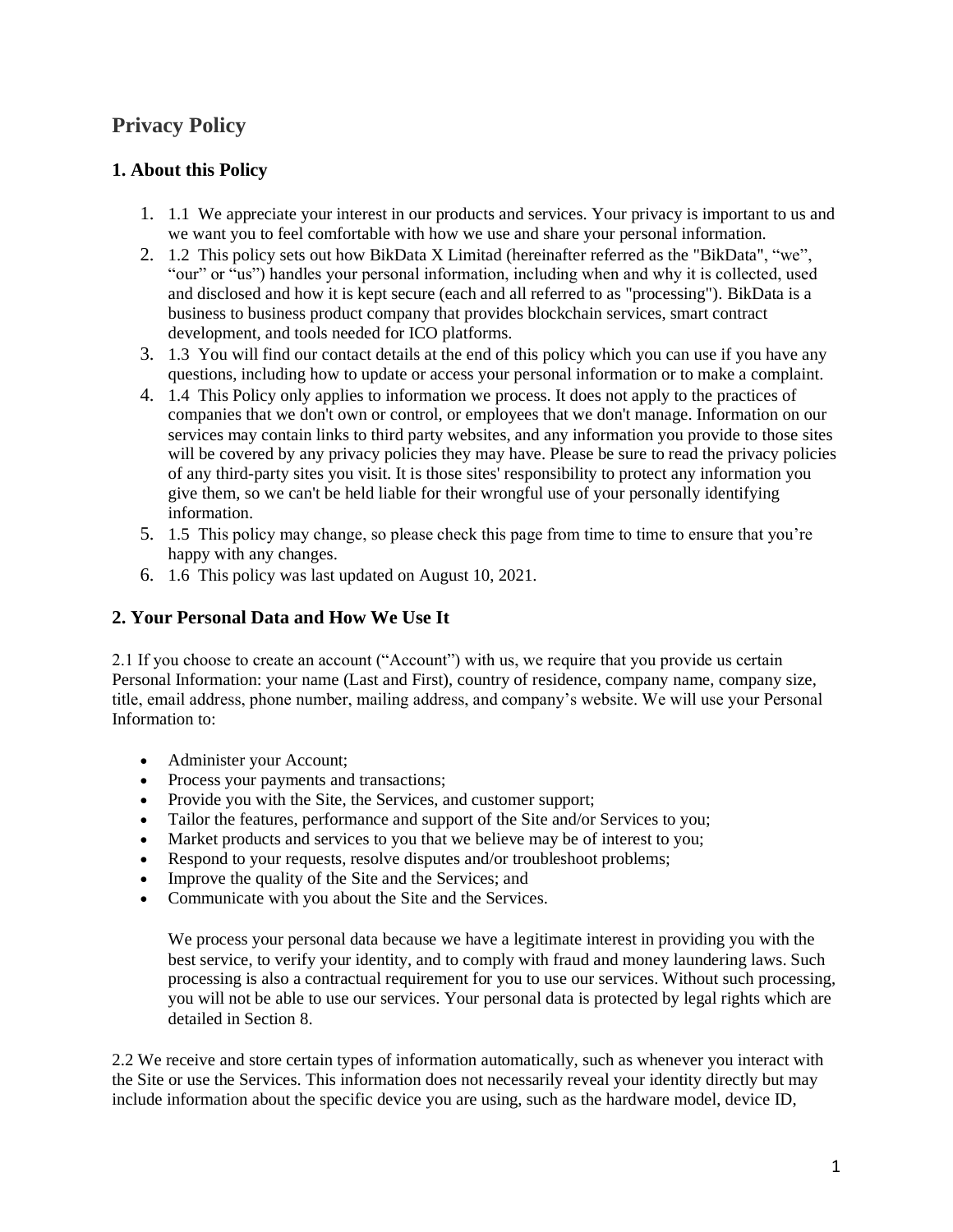operating system version, web-browser software (such as Chrome, Safari, or Internet Explorer) and your Internet Protocol (IP) address/device identifier. We may also collect information about how your device has interacted with our website, including pages accessed and links clicked. We may use identifiers to recognize you when you arrive at the Site via an external link, such as a link appearing on a third party site. We process your personal information in order to satisfy our legitimate interest of enhancing security, monitoring and verifying identity or service access, combating spam or other malware or security risks and to comply with applicable security laws and regulations. Without processing your personal information, we may not be able to ensure the security of our Services. We collect some of this information using cookies – please see Cookies in Section 9 for further information.

### **3. Providing Your Personal Data to Others**

3.1 We may disclose your information to our third party service providers and other organizations for the purposes of providing services to us or directly to you on our behalf. We will never sell or rent your personal information. When we use third party service providers, we only disclose to them any personal information that is necessary for them to provide their service and we have a contract in place that requires them to keep your information secure and not to use it other than in accordance with our specific instructions. We will only share your information with the following providers under the following circumstances:

 We may share your information with *Google*, *Mailchimp, Postmark*, *Intercom*, *DoubleClick*, and *Facebook*, companies located in the United States, to help us with parts of our business operations such as marketing, and technology services. Our contracts require these service providers to only use your information in connection with the services they perform for us, and prohibit them from selling your information to anyone else.

 $\Box$  We may also disclose your personal data to our auditors, lawyers, accountants, consultants and other professional advisors insofar as it is reasonably necessary for the purposes of obtaining professional advice or managing legal disputes and risks.

3.2 We may also transfer your personal information if we are under a duty to disclose or share it in order to comply with any legal obligation to detect or report a crime, to enforce or apply the terms of our contracts or to protect the rights, property or safety of our visitors and customers. However, we will always take steps with the aim of ensuring that your privacy rights continue to be protected.

### **4. Information We Receive from Others**

4.1 We obtain information about you from public databases and ID verification partners, *Thomson Reuters*, and *Onfido,* for purposes of verifying your identity. ID verification partners use a combination of government records and publicly available information about you to verify your identity. Such information includes your name, address, job role, public employment profile, credit history, status on any sanctions lists maintained by public authorities, and other relevant data. We obtain such information to comply with our legal obligations, such as anti-money laundering laws. The basis for processing such data is compliance with legal obligations. In some cases, we may process additional data about you to ensure our Services are not used fraudulently or for other illicit activities. In such instances, processing is necessary for us to continue to perform our contract with you and others.

### **5. How we Protect and Store Personal Information**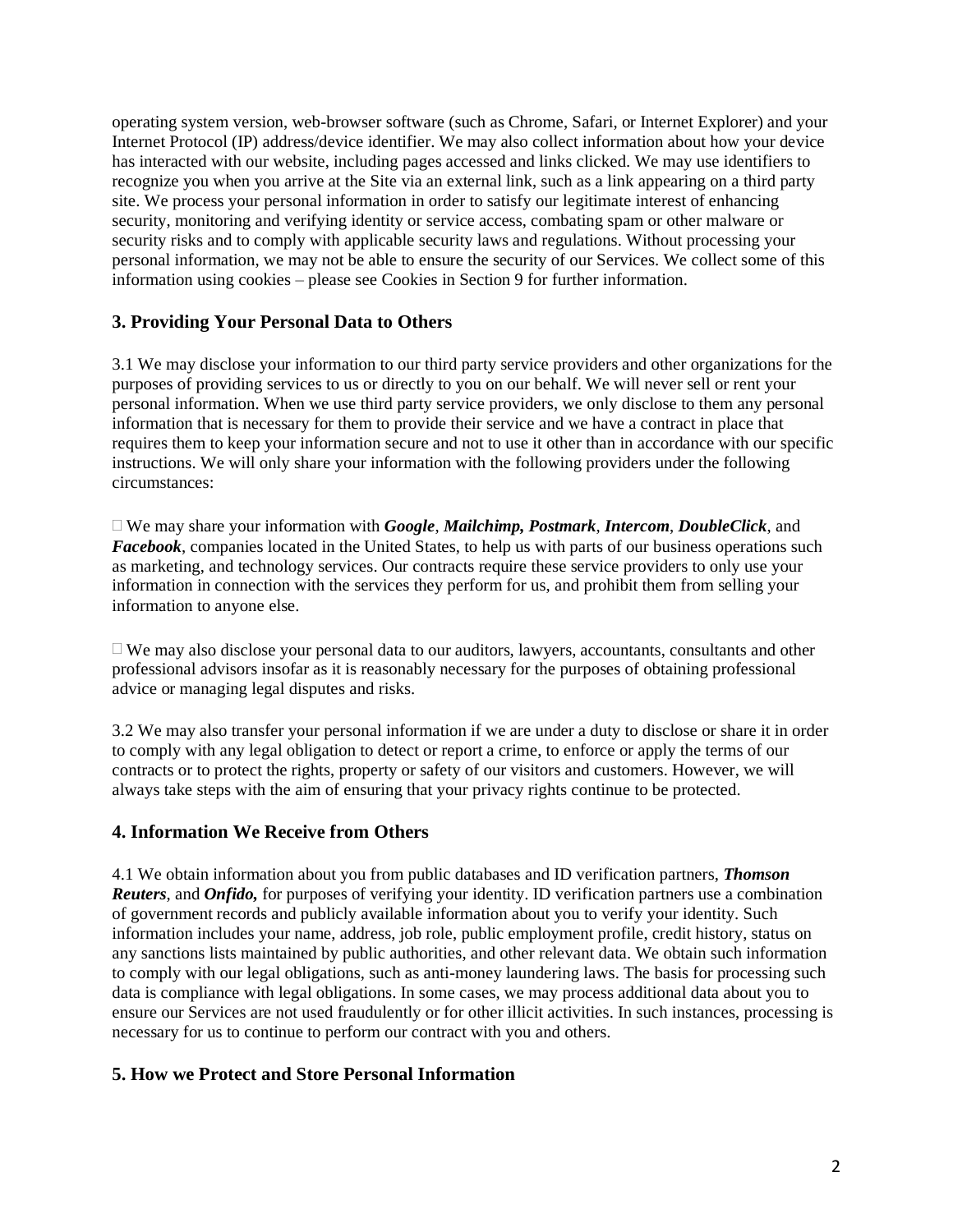- 1. 5.1 We store your information on our servers as well as on servers provided by Amazon Web Services ("AWS"). All services are maintained in the United States of America and all servers, which store your Identifiable Information, are secured and located in the United States of America. We use computer safeguards, such as firewalls and data encryption. We authorize access to your information only for those employees who require it to fulfill their job responsibilities and these employees are required to treat this information as confidential.
- 2. 5.2 We will take reasonable precautions, as well as physical, technical, and organizational measures in accordance with industry standards to protect your Identifiable Information from loss, misuse, unauthorized access, disclosure, alteration, or destruction. Information you provide is transmitted to and stored by us using industry standard methods for each type of information.

### **6. Transfers of Your Information outside the European Economic Area**

6.1 The information you provide to us is transmitted to, and stored at, servers in the United States. The information transfer is in compliance with the EU-U.S. Privacy Shield which is available at https://www.privacyshield.gov/welcome. The EU-U.S. Privacy Shield is an approved certification mechanism under Article 42 of the General Data Protection Regulation, which is permitted under Article 46(2)(f) of the General Data Protection Regulation. AWS is a participant in the EU/US Privacy Shield, under which transfers of personal data to the U.S. are authorized. You can access the European Commission decision on the adequacy of the EU-U.S. Privacy Shield at https://ec.europa.eu/info/law/lawtopic/ data-protection/data-transfers-outside-eu/eu-us-privacy-shield\_en.

### **7. Retaining and Deleting Personal Data**

- 7.1 Personal data that we process for any purpose or purposes shall not be kept for longer than is necessary for that purpose or those purposes.
- 7.2 Users may request the deletion of their account by contacting us at the address provided below.
- 7.3 In some cases, it is not possible for us to specify in advance the periods for which your personal data will be retained. In such cases, we will determine the period of retention based on the period we need to access the data for the provision of services, receiving payment, resolving your customer support issue or other issues or for any other auditing or legal reasons.
- 7.4 Notwithstanding the other provisions of this Section 7, we may retain your personal data where such retention is necessary for compliance with a legal obligation to which we are subject, or in order to protect your vital interests or the vital interests of another natural person.

#### **8. Your Rights**

- 8.1 In this section we have summarized the principal rights that you have under the data protection law. Some of the rights are complex, might contain restrictions depending on the legal basis for processing the data and not all of the details have been included in our summaries. Accordingly, you should read the relevant laws and guidance from the regulatory authorities for a full explanation of these rights.
- 8.2 Right to access: You have the right to confirmation as to whether or not we process your personal data and, where we do, access to the personal data. Providing the rights and freedoms of others are not affected, we will supply to you a copy of your personal data. The first copy will be provided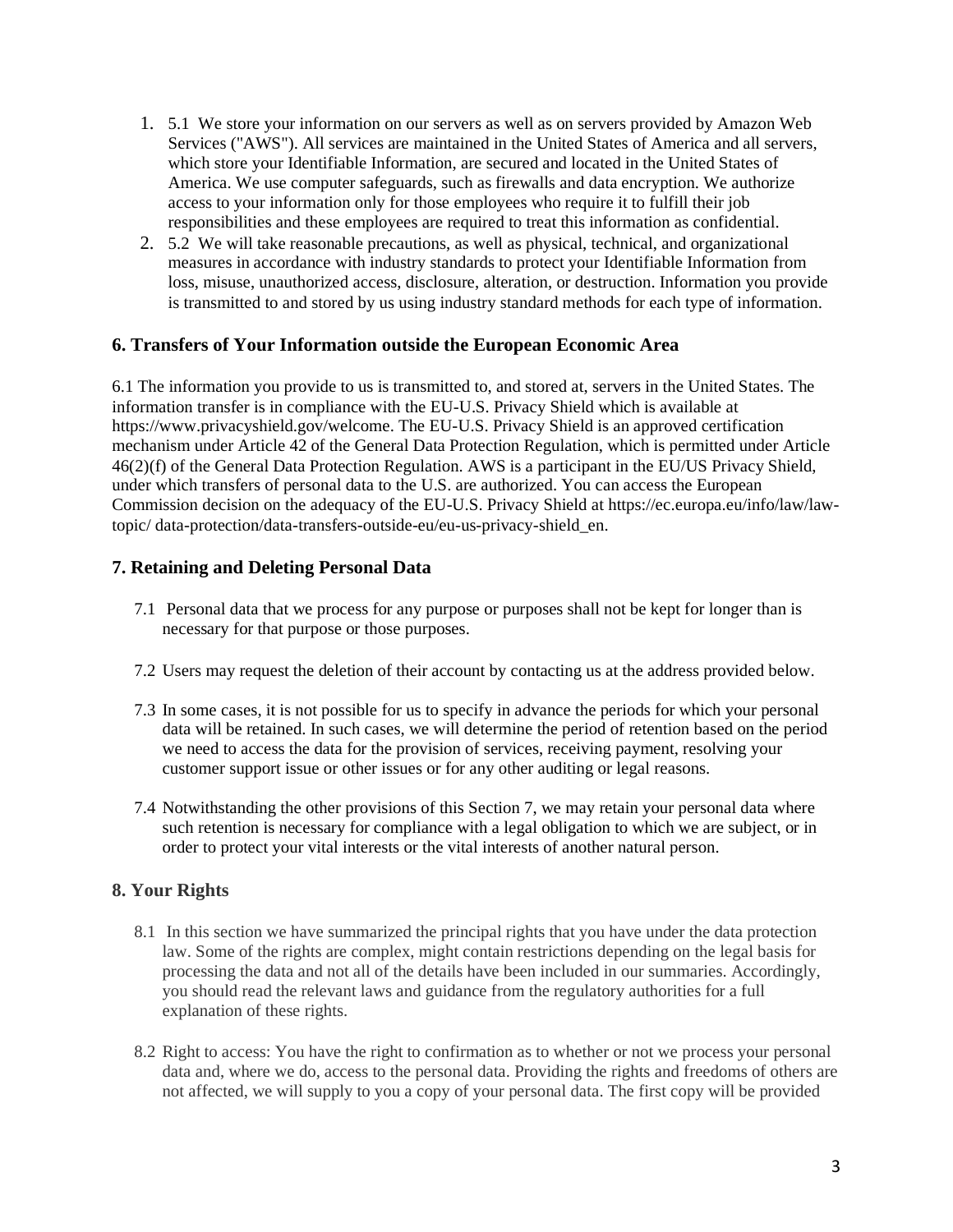free of charge, but additional copies may be subject to a reasonable fee. You can ask for your personal data by contacting our customer support.

- 8.3 Right to rectification: You have the right to have any inaccurate personal data about you rectified and, taking into account the purposes of the processing, to have any incomplete personal data about you completed.
- 8.4 Right to erasure: You have the right to the erasure of your personal data. We have described our policy for retaining and deleting personal data above in Section 7.
- 8.5 Right to object to processing: You have the right to object to our processing of your personal data on grounds relating to your particular situation, but only to the extent that the legal basis for the processing is that the processing is necessary for: the performance of a task carried out in the public interest or in the exercise of any official authority vested in us; or the purposes of the legitimate interests pursued by us or by a third party. If you make such an objection, we will cease to process the personal information unless we can demonstrate compelling legitimate grounds for the processing which override your interests, rights and freedoms, or the processing is for the establishment, exercise or defense of legal claims.
- 8.6 Right to data portability: To the extent that the legal basis for our processing of your personal data is consent, and such processing is carried out by automated means, you have the right to receive your personal data from us in a structured, commonly used and machine-readable format. However, this right does not apply where it would adversely affect the rights and freedoms of others.
- 8.7 Right to complain to a supervisory authority: If you consider that our processing of your personal information infringes data protection laws, you have a legal right to lodge a complaint with a supervisory authority responsible for data protection. If you are a EU resident you may do so in the EU member state of your habitual residence, your place of work or the place of the alleged infringement.
- 8.8 Right to withdraw consent: to the extent that the legal basis for our processing of your personal information is consent, you have the right to withdraw that consent at any time. Withdrawal will not affect the lawfulness of processing before the withdrawal.
- 8.9 Without prejudice to the aforementioned, if we have reasonable doubts concerning the identity of a user exercising his/her rights referred to in Sections 8.2 to 8.8 or if we otherwise due to security reasons deem it necessary, we may request the provision of additional information and otherwise use all reasonable measures necessary to confirm the identity of the user.
- 8.10 You may exercise any of your rights in relation to your personal data by contacting our customer support. Concerning "Right to erasure" users are also able to request the deletion of their account through our site.

#### **9. Cookie Policy**

9.1 As is common practice with almost all professional websites, our website uses cookies, which are tiny files that are saved to your web browser, to improve your experience and to enable certain features, such as authentication. This section describes what information they gather, how we use it and why we sometimes need to store these cookies. We will also share how you can prevent these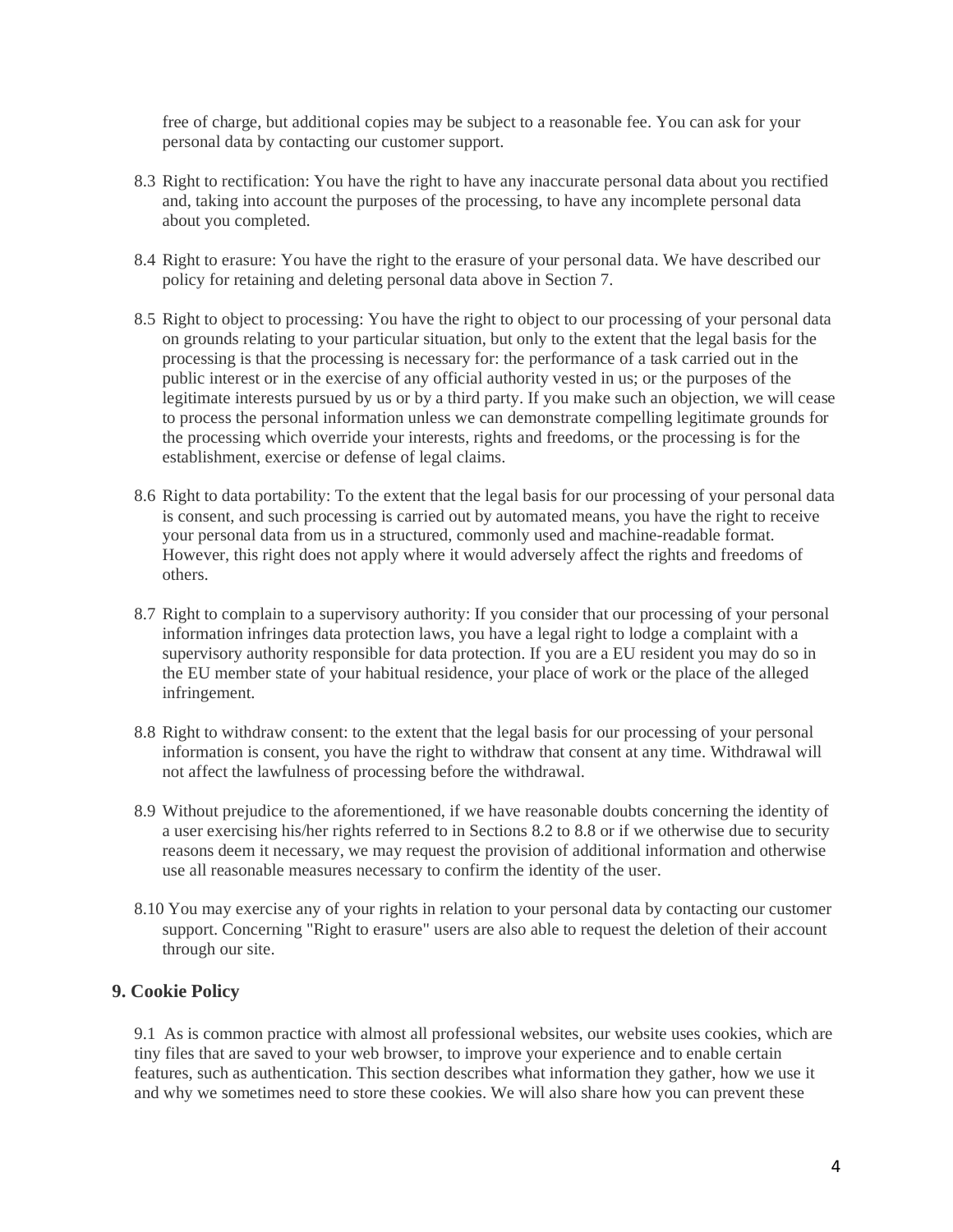cookies from being stored, however this may downgrade or break certain elements of the sites functionality.

Cookies may be either "persistent" cookies or "session" cookies: a persistent cookie will be stored by a web browser and will remain valid until its set expiry date, unless deleted by the user before the expiry date; a session cookie, on the other hand, will expire at the end of the user session, when the web browser is closed.

Cookies do not typically contain any information that personally identifies a user, but personal information that we store about you may be linked to the information stored in and obtained from cookies. For more general information on cookies see the Wikipedia article on HTTP Cookies.

If you create an account with us then we will use cookies for the management of the signup process, for general administration and for preventing abuse and misuse of our services.

We use cookies when you are logged in so that we can remember this fact. This prevents you from having to log in every single time you visit a new page. These cookies are typically removed or cleared when you log out to ensure that you can only access restricted features and areas when logged in.

When you submit data through a form such as those found on contact pages or comment forms, cookies may be set to remember your user details for future correspondence. In order to provide you with a great experience on this site, we provide the functionality to set your preferences for how this site runs when you use it. In order to remember your preferences, we need to set cookies so that this information can be called whenever you interact with a page that is affected by your preferences.

We run an affiliate program and as a part of it affiliates advertise our site and services. With the affiliate program we use tracking cookies to track users who visit our site through one of our affiliate partner sites in order to credit them appropriately, and where applicable, allow our affiliate partners to provide you any bonus for making a purchase.

You can prevent the setting of cookies by adjusting the settings on your browser (see your browser Help for how to do this). Disabling cookies will result in disabling all functionality and features of this site. Therefore, it is recommended that you do not disable cookies.

### **10. Automated Decision-Making and Information Collected Automatically**

10.1 Automated decision making means the ability to make decisions using technology, without human involvement. We may use automated decision making in processing your IP address and unique user, or session, ID for load balancing to determine which backend server will process the request. This information is required for us to perform your purchase contracts.

Please note that the automated decision making we use will not have a legal or similarly significant effect on our users.

10.2 We automatically receive and record information on our server logs from your browser, including how you came to and used the Services; your IP address; device type and unique device identification numbers, device event information (such as crashes, system activity and hardware settings, browser type, browser language, the date and time of your request and referral URL), broad geographic location (e.g.